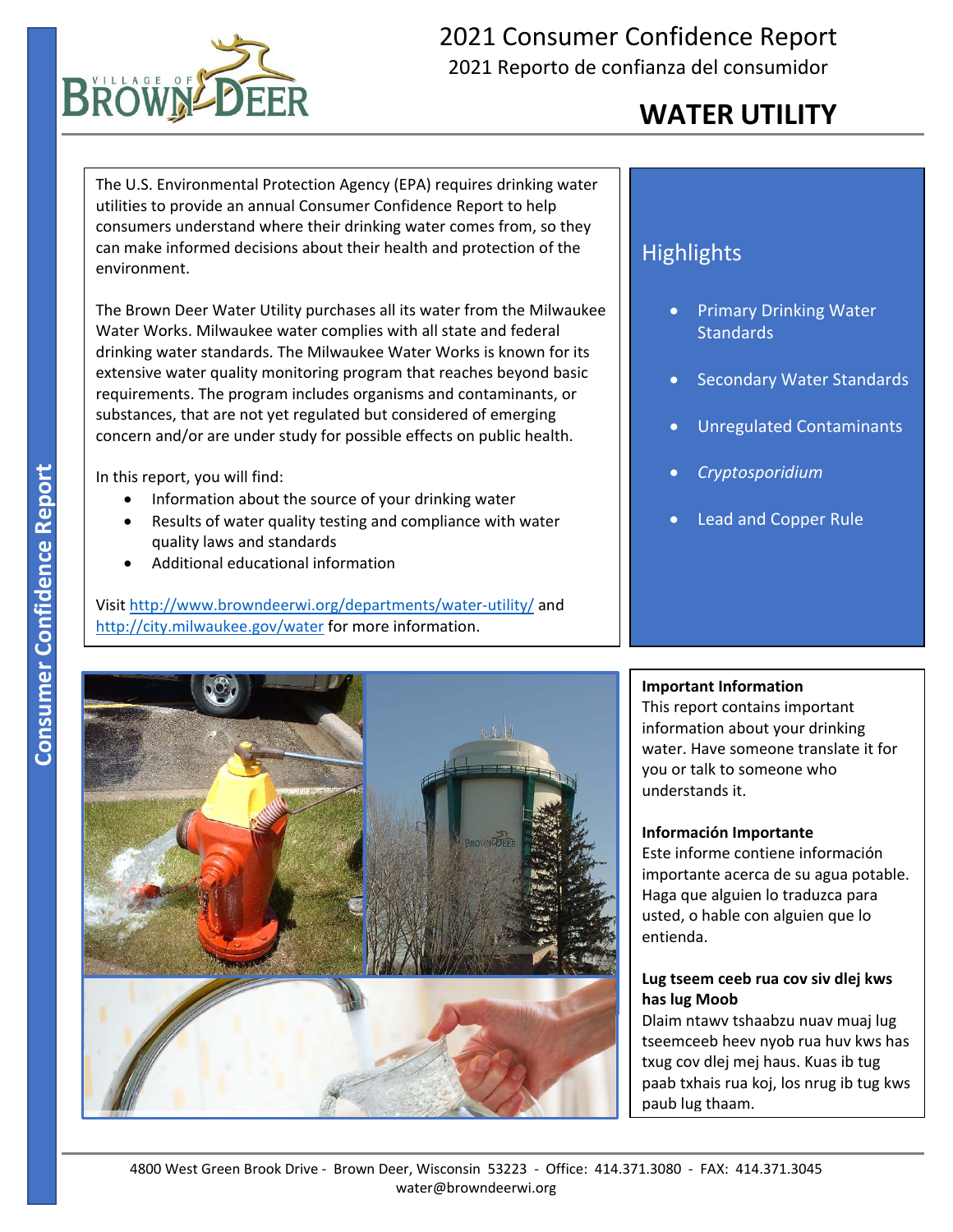#### **Water System Information**

The Village of Brown Deer‐owned public utility provides clean, safe water to all residents of the Village of Brown Deer. The population of Brown Deer is approximately 12,000, with a total land area of 4.5 square miles. To serve this customer base, the Utility manages and operates 67.6 miles of water main, 680 hydrants, and 916 distribution system valves. The Utility also owns a 2 million‐gallon standpipe, which supplies water storage and pressure to the system. The average daily consumption in 2021 was approximately 1.27 million gallons per day (MGD).

 Brown Deer Water Utility, (414‐371‐3082). For more system information, or questions about this report, please call Tom Nennig, Utility Superintendent, at the

#### **Participate in decisions regarding your water**

Participate in decisions that affect drinking water quality at meetings of the Village of Brown Deer Water Commission or the Brown Deer Village Board. These committees meet at the Brown Deer DPW Facility, 8950 N. Arbon Drive, Brown Deer, WI 53223. The dates for Water Commission and Village Board meetings vary. Please contact the Brown Deer Water Utility for a schedule at (414‐371‐3080) or visit the Village website at http://www.browndeerwi.org/.

#### **Source of Water**

The Brown Deer Water Public Utility is a consecutive system of the Milwaukee Water Works. All water sold by the Brown Deer Water Utility is purchased from the Milwaukee Water Works. The Milwaukee Water Works water source is surface water from Lake Michigan.

For more information on the Milwaukee Water Works source water and treatment process, visit the Milwaukee Water Works website at https://milwaukee.gov/WaterConsumerConfidenceReport.

As water flows through rivers and lakes and over land surfaces, naturally occurring substances may be dissolved in the water that reaches Lake Michigan. These substances are referred to as contaminants. Surface water sources may be highly susceptible to contaminants. Surface water is also affected by animal and human activities. Contaminants that may be present in source water include microbial contaminants such as viruses, protozoa and bacteria; inorganic contaminants such as salts and metals, pesticides and herbicides, organic chemical contaminants, and radioactive contaminants.

To ensure that tap water is safe to drink, the EPA prescribes regulations which limit the amount of certain contaminants in water provided by public water systems. Drinking water, including bottled water, may reasonably be expected to contain at least small amounts of some contaminants. The presence of contaminants does not necessarily indicate that the water poses a health risk. More information about contaminants and potential health effects can be obtained by calling the Environmental Protection Agency's Safe Drinking Water Hotline, (800) 426‐ 4791. The table of contaminants detected by the Milwaukee Water Works is on pages 4‐8 of this report.

#### **Detected Contaminants or Substances**

The tables on the following pages show the regulated contaminants, or substances, detected in Milwaukee's drinking water and Brown Deer's distribution system during 2020. It also includes all contaminants tested for in the most recent (2018) Unregulated Contaminant Monitoring Rule – Phase 4 (UCMR4) mandatory monitoring program. **All contaminant levels are within applicable state and federal laws.** The tables contain the name of each contaminant, the highest level regulated (Maximum Contaminant Level, or MCL), the ideal goals for public health (Maximum Contaminant Level Goal, or MCLG), the average value detected, the usual sources of such contamination, possible health effects, and footnotes explaining the findings and units of measurement. The presence of a substance in drinking water does not necessarily indicate the water poses a health risk. Certain quantities of some substances are essential to good health, but excessive quantities can be hazardous.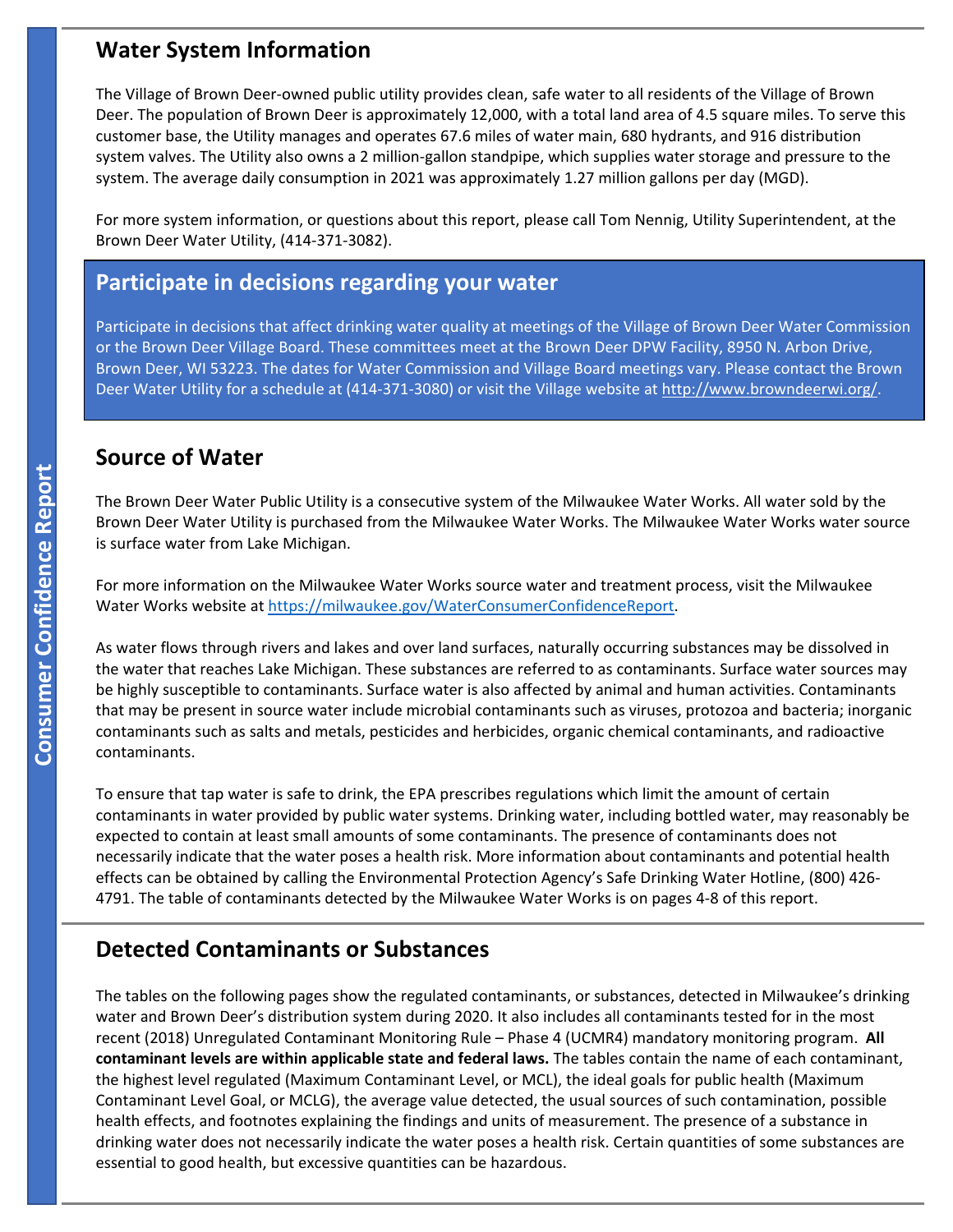| <b>Definitions</b>      |                                                                                                                                                                                                                                                                                                                                                         |
|-------------------------|---------------------------------------------------------------------------------------------------------------------------------------------------------------------------------------------------------------------------------------------------------------------------------------------------------------------------------------------------------|
| $\prec$                 | "less than" or not detected                                                                                                                                                                                                                                                                                                                             |
| <b>AL</b>               | Action level: the concentration of a contaminant which, if exceeded, triggers treatment or<br>other requirement that a water system must follow. Action levels are reported at the 90 <sup>th</sup><br>percentile for homes at greatest risk.                                                                                                           |
| <b>Haloacetic Acids</b> | HAA5: Monochloroacetic acid, dichloroacetic acid, trichloroacetic acid, monobromoacetic<br>acid, dibromoacetic acid, tribromoacetic acid, bromochloroacetic acid, dibromochloroacetic<br>acid, and bromodichloroacetic acid.                                                                                                                            |
| HA                      | Health Advisory: An estimate of acceptable drinking water levels for a chemical substance<br>based on health effects information; a Health Advisory is not a legally enforceable federal<br>standard, but serves as technical guidance to assist federal, state and local officials.                                                                    |
| <b>Median</b>           | The middle value of the entire data set for the parameter (range from high to low)                                                                                                                                                                                                                                                                      |
| ug/L                    | Microgram per liter or parts per billion                                                                                                                                                                                                                                                                                                                |
| <b>MCL</b>              | Maximum Contaminant Level: The highest level of a contaminant allowed in drinking water.<br>MCLs are set as close to the MCLGs as feasible using the best available treatment<br>technology.                                                                                                                                                            |
| <b>MCLG</b>             | Maximum Contaminant Level Goal: The level of a contaminant in drinking water below<br>which there is no known or expected risk to health. MCLGs allow for a margin of safety                                                                                                                                                                            |
| <b>MRDL</b>             | Maximum residual disinfectant level: The highest level of a disinfectant allowed in drinking<br>water. There is convincing evidence that addition of a disinfectant is necessary for control of<br>microbial contaminants.                                                                                                                              |
| <b>MRDLG</b>            | Maximum residual disinfectant level goal: The level of a drinking water disinfectant below<br>which there is no known or expected risk to health. MRDLGs do not reflect the benefits of<br>the use of disinfectants to control microbial contaminants                                                                                                   |
| mg/L                    | Milligram per liter or parts per million                                                                                                                                                                                                                                                                                                                |
| <b>NA</b>               | Not Applicable                                                                                                                                                                                                                                                                                                                                          |
| <b>ND</b>               | Not Detected                                                                                                                                                                                                                                                                                                                                            |
| <b>NR</b>               | Not Regulated                                                                                                                                                                                                                                                                                                                                           |
| <b>NTU</b>              | Nephelometric Turbidity Unit: A unit to measure turbidity.                                                                                                                                                                                                                                                                                              |
| pCi/L                   | Picocuries per Liter: A measure of radioactivity.                                                                                                                                                                                                                                                                                                       |
| <b>RAA</b>              | Running Annual Average: The average of four quarterly samples collected in one 12-month<br>period.                                                                                                                                                                                                                                                      |
| ΤT                      | Treatment Technique: A required process intended to reduce the level of a contaminant in<br>drinking water                                                                                                                                                                                                                                              |
| <b>Trihalomethanes</b>  | TTHMs: Chloroform, bromodichloromethane, dibromochloromethane, and bromoform                                                                                                                                                                                                                                                                            |
| <b>Turbidity</b>        | Turbidity has no health effects. However, turbidity can interfere with disinfection and<br>provide a medium for microbial growth. Turbidity may indicate the presence of disease-<br>causing organisms. These organisms include bacteria, viruses, and parasites that can cause<br>symptoms such as nausea, cramps, diarrhea, and associated headaches. |

## **Information for those with compromised immune systems and/or vulnerable populations**

Some people may be more vulnerable to contaminants in drinking water than the general population. Immuno‐ compromised persons such as persons with cancer undergoing chemotherapy, persons who have undergone organ transplants, people with HIV/AIDS or other immune systems disorders, some elderly, and infants can be particularly at risk from infections. These people should seek advice about drinking water from their health care providers. EPA/CDC guidelines on appropriate means to lessen the risk of infection by cryptosporidium and other microbial contaminants are available from the Environmental Protection Agency's safe drinking water hotline (800‐426‐4791)., and the CDC at cdc.gov/parasites/crypto.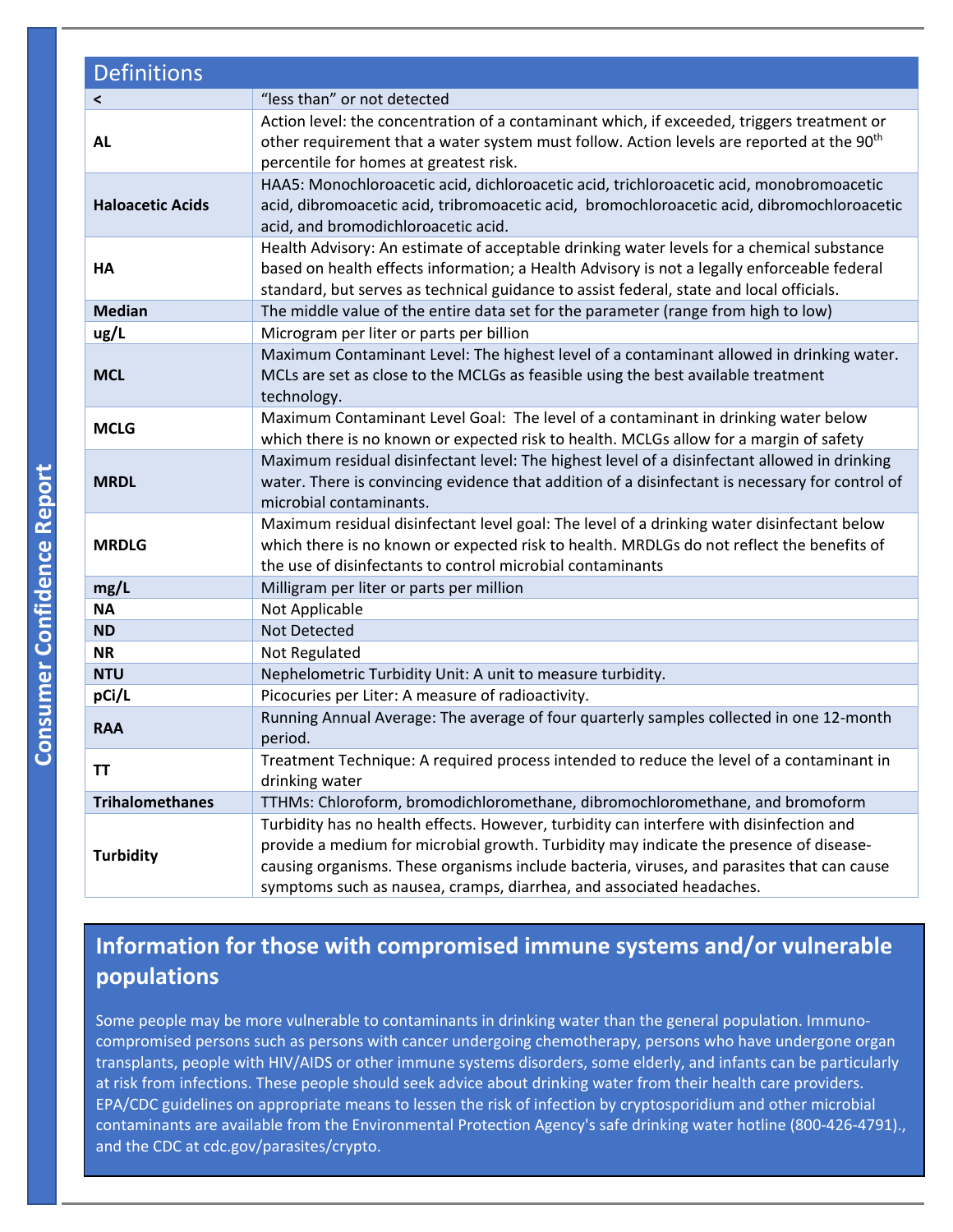### **Primary Drinking Water Standards**

 protect public health, and are legally enforceable above the allowed MCL. For information on EPA ground and drinking water The EPA has set National Primary Drinking Water Regulations that set water quality standards for contaminants, or substances, in public drinking water. These standards are referred to as maximum contaminant levels (MCLs), which are established to primary standards, visit: http://www.epa.gov/ground-water-and-drinking-water/national-primary-drinking-water-regulations.

Note: any substance marked with an asterisk (\*) contains data from the Brown Deer Water Utility testing programs.

| <b>Primary Substances</b><br><b>Detected</b>                                                              | <b>Ideal</b><br><b>Goals</b><br>(MCLG) | <b>Highest</b><br>Level<br><b>Allowed</b><br>(MCL) | <b>Average</b> | Range                   | <b>Meets</b><br><b>Standard</b> | <b>Typical Source of Substance</b>                                                                                              |
|-----------------------------------------------------------------------------------------------------------|----------------------------------------|----------------------------------------------------|----------------|-------------------------|---------------------------------|---------------------------------------------------------------------------------------------------------------------------------|
| <b>Antimony</b>                                                                                           | 6                                      | 6                                                  | 0.15           | $0.14 - 0.15$           | Yes                             | Discharge from petroleum refineries; fire<br>retardants; ceramics; electronics; solder                                          |
| <b>Atrazine</b>                                                                                           | 3                                      | 3                                                  | 0.03           | $< 0.01 - 0.08$         | Yes                             | Herbicide (result from 8/12/2020,<br>undetected in 2021)                                                                        |
| <b>Barium (ppm)</b>                                                                                       | $\overline{2}$                         | $\overline{2}$                                     | 0.019          | 0.019                   | Yes                             | Drilling waste discharge; metal refineries                                                                                      |
| <b>Bromate (ppb)</b>                                                                                      | 0                                      | 10 RAA                                             | 4.0            | $0 - 6$                 | Yes                             | By-product of drinking water disinfection                                                                                       |
| Chlorine, Total (ppm)*                                                                                    | $\overline{\mathbf{4}}$                | 4 (MRDL)                                           | 0.81           | $0.12 - 1.60$           | Yes                             | Water additive used to control microbes                                                                                         |
| Chlorite (ppm)                                                                                            | 0.8                                    | $\mathbf{1}$                                       | 0.007          | $0.007 - 0.008$         | Yes                             | By-product of drinking water disinfection                                                                                       |
| Chromium, Total (ppb)                                                                                     | 100                                    | 100                                                | 0.4            | $0.30 - 0.50$           | Yes                             | Natural deposits and manufacturing                                                                                              |
| Cyanide (ppb)                                                                                             | 200                                    | 200                                                | 3.5            | $3 - 4$                 | Yes                             | Discharge from steel/metal or plastic and<br>fertilizer factories                                                               |
| Fluoride (ppm)                                                                                            | 4.0                                    | 4.0                                                | 0.62           | $0.57 - 0.64$           | Yes                             | Erosion of natural deposits; water additive<br>which promotes strong teeth; discharge<br>from fertilizer and aluminum factories |
| <b>Haloacetic Acids [HAA5]</b><br>$(ppb)*$                                                                | <b>NA</b>                              | 60                                                 | 3.05           | $0.29 - 4.57$           | Yes                             | Byproduct of drinking water disinfection                                                                                        |
| Heterotrophic plate count                                                                                 | <b>NA</b>                              | <b>TT</b>                                          | Met            | Met standard            | Yes                             | Naturally present in the environment;                                                                                           |
| Nitrate, as N (ppm)                                                                                       | 10                                     | 10                                                 | 0.36           | $0.32 - 0.39$           | Yes                             | Runoff from fertilizer use; leeching from<br>septic tanks sewage; erosion of natural<br>deposits                                |
| Radionuclides (3/24/2020) Note: Radionuclides were last monitored in 2020 in accordance with regulations. |                                        |                                                    |                |                         |                                 |                                                                                                                                 |
| Gross alpha (pCi/L)<br>[excluding Ra and U]                                                               | 0                                      | 15                                                 | 0.7            | $0.5 - 0.7$             | Yes                             | Erosion of natural deposits                                                                                                     |
| Gross alpha (pCi/L)                                                                                       | $\mathbf 0$                            | 15                                                 | 0.9            | $0.7 - 0.9$             | Yes                             | Erosion of natural deposits                                                                                                     |
| Gross beta (pCi/L)                                                                                        | 0                                      | 50                                                 | 1.6            | $-1.7 - 1.6$            | Yes                             | Decay of natural and manmade deposits                                                                                           |
| Radium (pCi/L)                                                                                            | $\mathsf{O}\xspace$                    | 5                                                  | 0.9            | $0.7 - 0.9$             | Yes                             | Erosion of natural deposits                                                                                                     |
| Uranium (ppb)                                                                                             | $\mathbf 0$                            | 30                                                 | 0.3            | 0.3                     | Yes                             | Erosion of natural deposits                                                                                                     |
| <b>Total Trihalomethanes</b><br>$[THM]^*$                                                                 | <b>NA</b>                              | 80                                                 | 9.30           | $5.4 - 11.50$           | Yes                             | Byproduct of drinking water disinfection                                                                                        |
| <b>Turbidity (NTU)</b>                                                                                    | <b>NA</b>                              | < 0.300<br>95% of<br>time                          | 0.01           | $0.07$ 1-day<br>maximum | Yes                             | Soil runoff                                                                                                                     |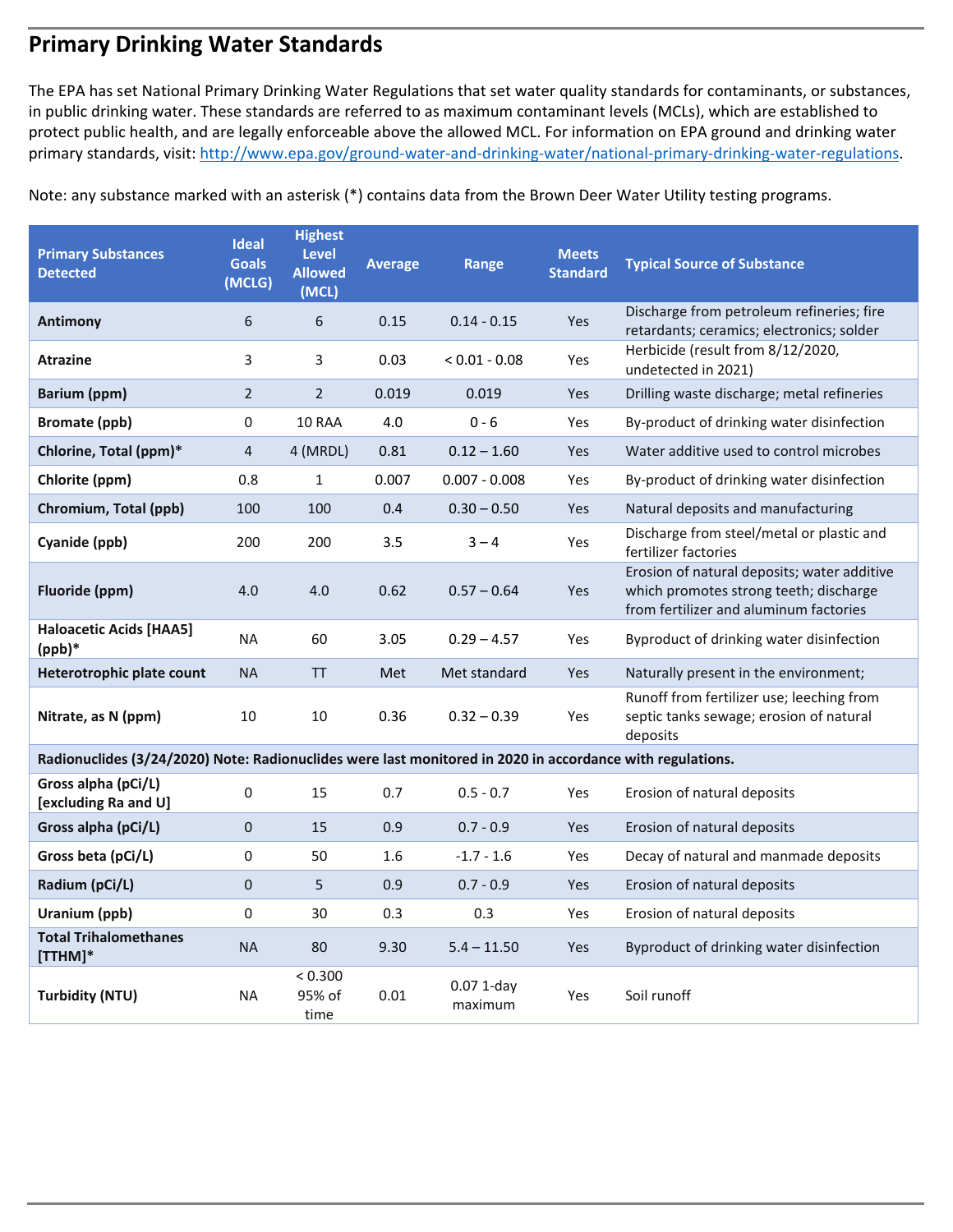## **Secondary Drinking Water Standards**

 guidelines for drinking water aesthetics such as taste, odor, and color. For more information on EPA secondary standards, visit: The EPA has also established National Secondary Drinking Water Regulations that set non‐mandatory standards for potential water-quality substances. These secondary substances are not currently considered a risk to human health, but instead, act as https://www.epa.gov/dwstandardsregulations/secondary‐drinking‐water‐standards‐guidance‐nuisance‐chemicals.

| <b>Secondary Substances</b><br><b>Detected</b> | <b>Highest Level</b><br><b>Allowed</b><br>(MCL) | <b>Average</b> | Range           | <b>Meets</b><br><b>Standard</b> | <b>Typical Sources of Substance</b>           |
|------------------------------------------------|-------------------------------------------------|----------------|-----------------|---------------------------------|-----------------------------------------------|
| Aluminum (ppm)                                 | $0.05 - 0.20$                                   | 0.086          | $0.052 - 0.120$ | Yes                             | Water treatment additive; natural<br>deposits |
| Chloride (ppm)                                 | 250                                             | 15             | 15              | <b>Yes</b>                      | Natural deposits and road salts               |
| <b>Odor</b>                                    | 3                                               | 1              | $\mathbf{1}$    | Yes                             | Naturally present in the environment          |
| $pH$ (-log $[H+]$ )                            | $6.5 - 8.5$                                     | 7.66           | $7.43 - 8.04$   | Yes                             | Naturally present in the environment          |
| Sulfate (ppm)                                  | 250                                             | 24.5           | $24 - 25$       | Yes                             | Natural deposits                              |
| <b>Total Dissolved Solids</b><br>(ppm)         | 500                                             | 210            | $200 - 220$     | Yes                             | Aggregate of dissolved minerals               |

## **Notice to Parents of Infants Six Months of Age or Younger**

**Sul**<br>Tot<br>(pr<br>(produce Report)<br> $\frac{1}{2}$ <br>The *According to the CDC, the proper amount of fluoride, from infancy and at all ages throughout life, helps prevent and control tooth decay (cavities). Therefore, the Milwaukee Water Works, following public health recommendations, maintains a level of fluoride in our drinking water that is both safe and effective. The following is an advisory regarding fluoride and young infants:* 

The American Academy of Pediatrics recommends exclusive breastfeeding for the first six months of a child's life, followed by continued breastfeeding as complementary foods are introduced, for optimal short– and long‐term health advantages. Go to http://pediatrics.aappublications.org/content/129/3/e827 for more information.

As of August 31, 2012, Brown Deer water is fluoridated at a level not to exceed 0.7 mg/L. According to the CDC, for infants up to six months of age, if tap water is fluoridated or has substantial natural fluoride (0.7 mg/L or higher) and is being used to dilute infant formula, a parent may consider using a low‐fluoride alternative water source. Bottled water known to be low in fluoride is labeled as purified, deionized, demineralized, distilled, or prepared by reverse osmosis. Ready‐to‐feed (no‐mix) infant formula typically has little fluoride and may be preferable at least some of the time. If breastfeeding is not possible, parents should consult a pediatrician about an appropriate infant formula option. Parents should be aware that there may be an increased chance of mild dental fluorosis if the child is exclusively consuming infant formula reconstituted with fluoridated water. Dental fluorosis is a term that covers a range of visible changes to the enamel surface of the tooth. For more information on dental fluorosis and the use of fluoridated drinking water in infant formula, go to http://www.cdc.gov/fluoridation.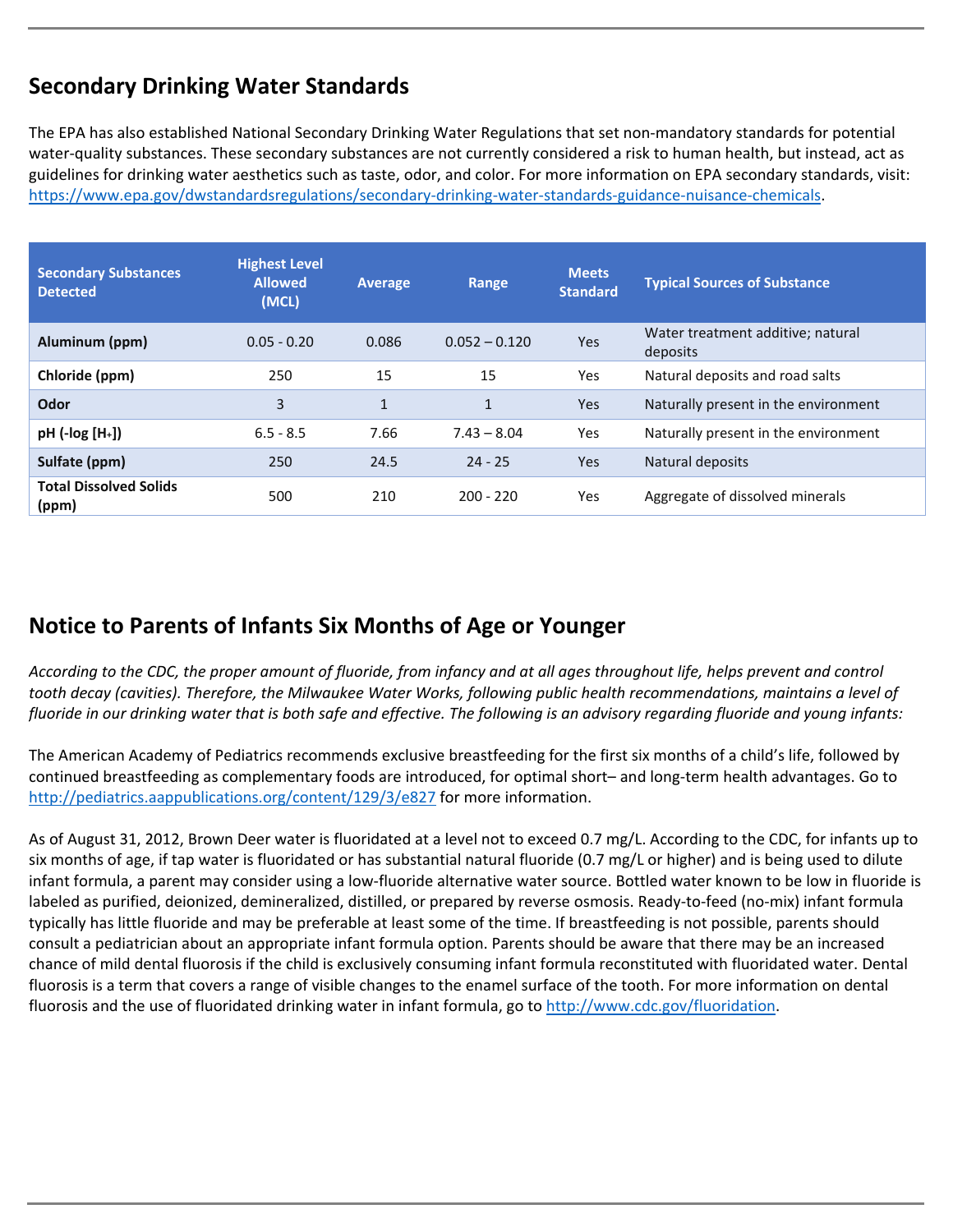### **Unregulated Contaminants Monitoring Rule – Phase 4**

 not yet regulated but are known, or anticipated, to occur in public water systems. These data help the EPA determine if future The Unregulated Contaminant Monitoring Rule (UCMR) was established by the EPA as part of the Safe Drinking Water Act of 1996. Every five years, in compliance with the EPA, Brown Deer Water Utility collects data on potential contaminants that are regulations are needed for contaminants of concern. Learn more at http://www.epa.gov/dwucmr.

Note: Single sample is reported as Highest Level Detected. Any substance marked with an asterisk (\*) contains data from the Brown Deer Water Utility testing programs.

| <b>UCMR-4 Assessment Monitoring (2018)</b> | <b>Average</b> | <b>Highest Level</b><br><b>Detected</b> | <b>Source of Contaminants</b>                                                 |  |
|--------------------------------------------|----------------|-----------------------------------------|-------------------------------------------------------------------------------|--|
| alpha-Hexachlorocyclohexane (ppt)*         | < 0.0100       | < 0.0100                                | Pesticide                                                                     |  |
| 1-Butanol (ppb)*                           | < 2.00         | < 2.00                                  | Solvent, food additive                                                        |  |
| Butylated hydroxyanisole (ppt)*            | < 0.300        | < 0.300                                 | Food additive (antioxidant)                                                   |  |
| Chlorpyrifos (ppt)*                        | < 0.0300       | < 0.0300                                | Organophosphate, insecticide, acaricide,<br>miticide                          |  |
| Dimethipin (ppt)*                          | < 0.200        | < 0.200                                 | Herbicide and plant growth regulator                                          |  |
| Ethoprop (ppt)*                            | < 0.030        | < 0.030                                 | Insecticide                                                                   |  |
| Germanium (ppt)*                           | < 0.300        | < 0.300                                 | Naturally occurring element                                                   |  |
| Manganese (ppt)*                           | 0.903          | 1.215                                   | Naturally occurring element                                                   |  |
| 2-Methoxyethanol (ppt)*                    | < 0.400        | < 0.400                                 | Synthetic cosmetics, perfumes, fragrances,<br>hair preparations, skin lotions |  |
| o-Toluidine (ppt)*                         | < 7.00         | < 7.00                                  | Dyes, rubber, pharmaceuticals, pesticide                                      |  |
| Oxyfluorfen (ppt)*                         | < 0.500        | < 0.500                                 | Herbicide                                                                     |  |
| Permethrin cis & trans (ppt)*              | < 0.040        | < 0.040                                 | Insecticide                                                                   |  |
| Profenofos (ppt)*                          | < 0.300        | < 0.300                                 | Insecticide and acaricide                                                     |  |
| 2-Propen-1-ol (ppt)*                       | < 0.500        | < 0.500                                 | Flavorings, perfumes                                                          |  |
| Quinoline (ppt)*                           | < 0.020        | < 0.020                                 | Anti-malarial pharmaceutical, flavoring agent                                 |  |
| Tebuconazole (ppt)*                        | < 0.200        | < 0.200                                 | Fungicide                                                                     |  |
| Tribufos (ppt)*                            | < 0.070        | < 0.070                                 | Insecticide, cotton defoliant                                                 |  |

| <b>UCMR-4 Assessment Monitoring of Cyanotoxins</b><br>(2018) | Average | <b>Highest Level</b><br><b>Detected</b> | <b>Source of Contaminants</b> |  |
|--------------------------------------------------------------|---------|-----------------------------------------|-------------------------------|--|
| Anatoxin-a (ppt)*                                            | $<$ 30  | $<$ 30                                  | Source water                  |  |
| Cylindrospermopsin (ppt)*                                    | < 90    | < 90                                    | Source water                  |  |
| Total Microcystins & Nodularins (ppb)*                       | < 0.300 | < 0.300                                 | Source water                  |  |

| Average | <b>Highest Level</b><br><b>Detected</b> | <b>Source of Contaminants</b> |
|---------|-----------------------------------------|-------------------------------|
| 30.3    | 35.3                                    | Source water                  |
| 1.840   | 2.040                                   | Source water                  |
|         |                                         |                               |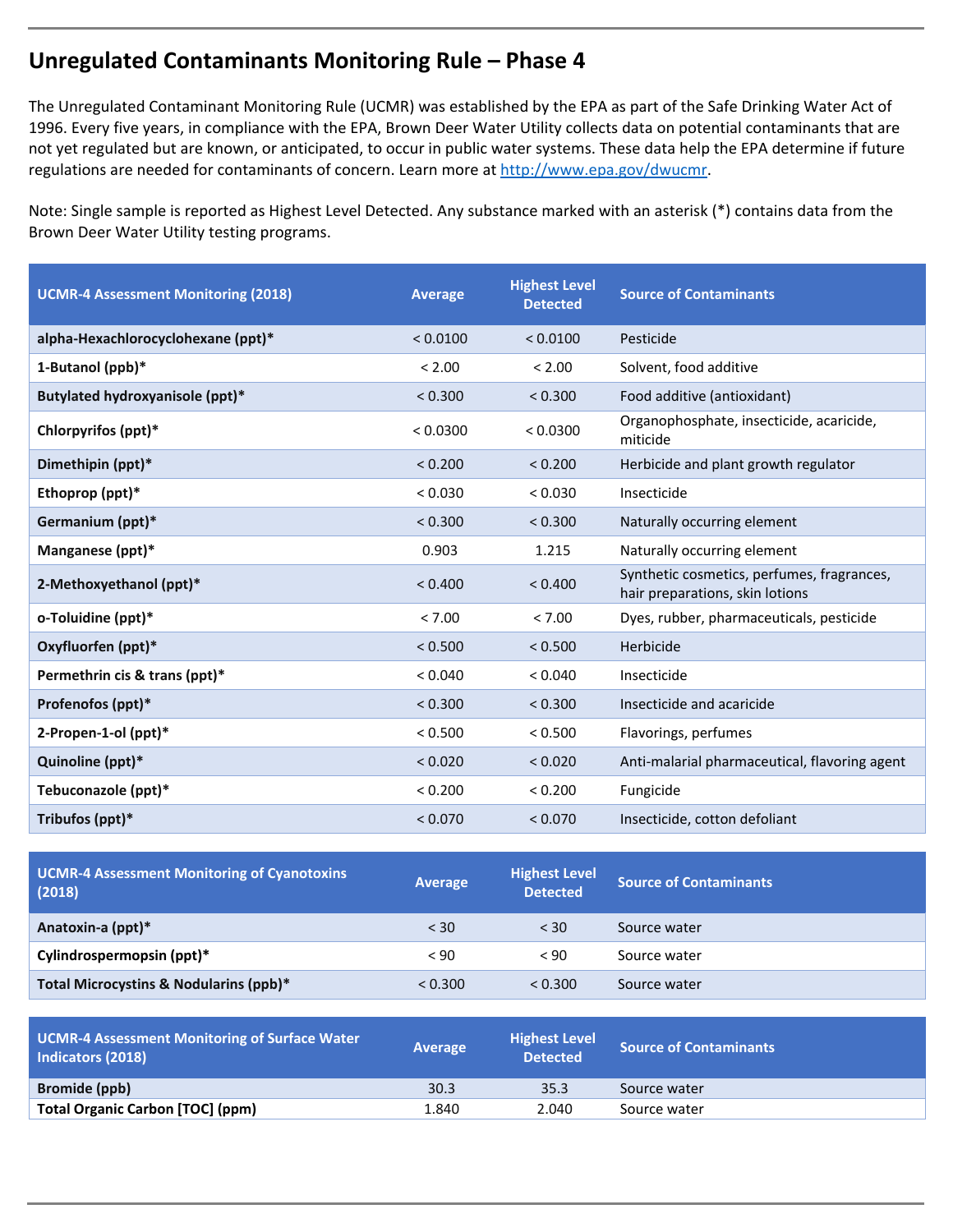## **Unregulated Contaminants Monitoring Rule – Phase 4 (continued)**

| <b>UCMR-4 Assessment Monitoring of Distribution</b><br><b>Water (2018)</b> | <b>Average</b> | <b>Highest Level</b><br><b>Detected</b> | <b>Source of Contaminants</b>            |
|----------------------------------------------------------------------------|----------------|-----------------------------------------|------------------------------------------|
| Bromochloroacetic acid [BCAA] (ug/L)*                                      | 1.374          | 3.20                                    | Byproduct of drinking water disinfection |
| Bromodichloroacetic acid [BDCAA] (ug/L)*                                   | 0.826          | 1.10                                    | Byproduct of drinking water disinfection |
| Chlorodibromoacetic acid [CDBAA] (ug/L)*                                   | 0.334          | 0.55                                    | Byproduct of drinking water disinfection |
| Dibromoacetic acid [DBAA] (ug/L)*                                          | 0.391          | 0.53                                    | Byproduct of drinking water disinfection |
| Dichloroacetic acid [DCAA] (ug/L)*                                         | 1.654          | 2.70                                    | Byproduct of drinking water disinfection |
| Monobromoacetic acid [MBAA] (ug/L)*                                        | 0.167          | 0.53                                    | Byproduct of drinking water disinfection |
| Monochloroacetic acid [MCAA] (ug/L)*                                       | < 2.00         | < 2.00                                  | Byproduct of drinking water disinfection |
| Tribromoacetic acid [TBAA] (ug/L)*                                         | < 2.00         | < 2.00                                  | Byproduct of drinking water disinfection |
| Trichloroacetic acid [TCAA] (ug/L)*                                        | 0.980          | 1.30                                    | Byproduct of drinking water disinfection |
| HAA5 Total (ug/L)*                                                         | 3.198          | 4.989                                   | Byproduct of drinking water disinfection |
| HAA6 Br Total (ug/L)*                                                      | 3.097          | 5.603                                   | Byproduct of drinking water disinfection |
| HAA9 Total $\frac{u}{x}$                                                   | 5.737          | 8.503                                   | Byproduct of drinking water disinfection |

### **Compliance with Other Drinking Water Regulations**

**Consumer Confidence Report**<br>The Munder Report **Report** In compliance with state and local authorities, the Brown Deer Water Utility is required to report any deficiencies that may have occurred during 2021, any adverse health effects associated with the deficiency, and the steps taken to correct the deficiency. Because the Brown Deer Water Utility is a consecutive system to the Milwaukee Water Works, the Utility is also required to report any violations by Milwaukee Water Works.

#### **The Brown Deer Water Utility had zero reporting violations in 2021.**

#### **Milwaukee Water Works had one deficiency in 2021:**

Description - Milwaukee Water Works was notified of the following deficiency on August 6, 2019, "System is not implementing a comprehensive Cross-Connection Control Program," with a scheduled correction date of March 31, 2020. Action Taken ‐ Milwaukee Water Works completely overhauled its Cross‐Connection Control Program and developed a new Cross‐Connection Control Plan to meet the March 31, 2020 deadline. The plan is described in MWW's CCR, and has achieved significant positive results, is monitored by the DNR, and brings Milwaukee Water Works into compliance with NR 810.15.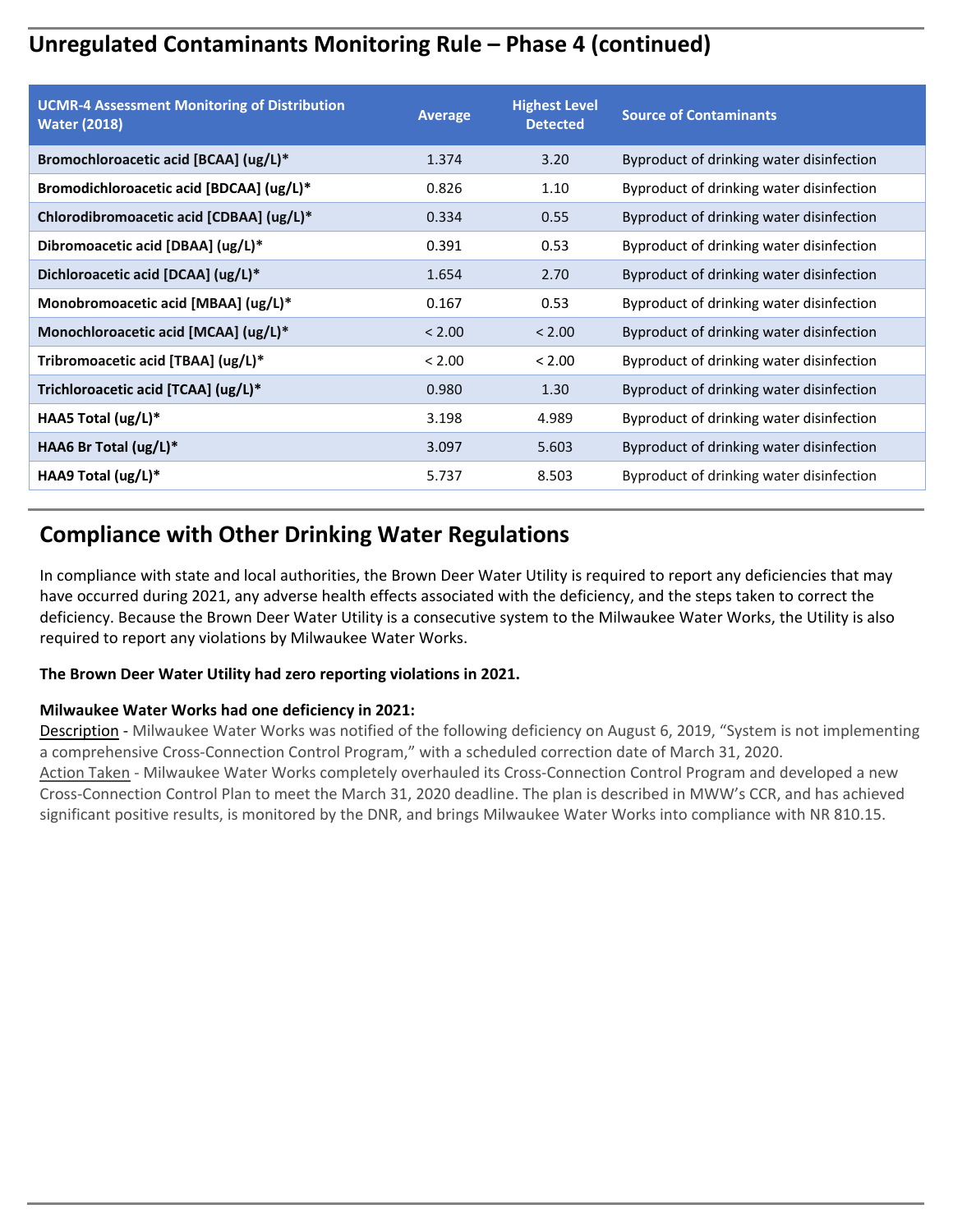### **Other Monitored Substances**

Milwaukee Water Works measures hundreds of substances that are not regulated by local, state, or federal regulations. When any substance is detected, it is reported. These substances have no regulatory or contaminant level guidelines. Therefore, these data are presented as a range of values detected. A complete list of all undetected contaminants or substances tested for can be found at https://Milwaukee.gov/water/WaterQuality.

| <b>Other Substance Detected</b> | <b>Range or Highest</b><br><b>Value Detected</b> | <b>Typical Source of Substance</b>                                                                          |
|---------------------------------|--------------------------------------------------|-------------------------------------------------------------------------------------------------------------|
| Acesulfame-K (ppb)              | 0.02                                             | Artificial sweetener                                                                                        |
| Acetone (ppb)                   | $2 - 2.3$                                        | Naturally occurring, exhaust from automobiles, tobacco smoke                                                |
| Ammonia, as N (ppm)             | $0.13 - 0.47$                                    | Disinfection with chloramines; wastes; fertilizers and natural processes                                    |
| Boron (ppb)                     | $23 - 24$                                        | Naturally occurring; borax mining and refining; boric acid manufacturing                                    |
| <b>Bromide (ppb)</b>            | 2.2                                              | Naturally occurring                                                                                         |
| Bromochloroacetonitrile (ppb)   | $0.30 - 1.10$                                    | Byproduct of drinking water disinfection                                                                    |
| Calcium (ppm)                   | $33 - 34$                                        | Naturally occurring                                                                                         |
| Chlorate (ppm)                  | 0.27                                             | Byproduct of drinking water disinfection                                                                    |
| Chloropicrin (ppb)              | $0.50 - 0.79$                                    | Fungicide, herbicide, insecticide and nematicide                                                            |
| Chromium, hexavalent (ppb)      | $0.30 - 0.50$                                    | Natural deposits and manufacturing                                                                          |
| Cotinine (ppt)                  | $\mathbf{1}$                                     | Metabolic byproduct of tobacco smoking                                                                      |
| Dibromoacetonitrile (ppb)       | $0.30 - 1.10$                                    | Byproduct of drinking water disinfection                                                                    |
| Dichloroacetonitrile (ppb)      | $0.50 - 0.93$                                    | Byproduct of drinking water disinfection                                                                    |
| 1,1-Dichloro-2-propanone        | $0.3 - 0.7$                                      | Byproduct of drinking water disinfection                                                                    |
| 1,1-Dichloropropanone (ppb)     | 1.6                                              | Byproduct of drinking water disinfection                                                                    |
| Diclofenac (ppt)                | $0.5 - 1.6$                                      | Pharmaceutical                                                                                              |
| Formaldehyde (ppb)              | 5                                                | Byproduct of drinking water disinfection                                                                    |
| Gallium (ppb)                   | 0.3                                              | Mining activities                                                                                           |
| Gold (ppb)                      | $0.2 - 0.3$                                      | Mining activities                                                                                           |
| Hexanal (ppb)                   | 5                                                | Ozone disinfection byproduct                                                                                |
| Lithium (ppb)                   | 2.2                                              | Naturally occurring                                                                                         |
| Magnesium (ppm)                 | 12                                               | Naturally occurring                                                                                         |
| Nickel (ppb)                    | 0.3                                              | Natural deposits and manufacturing                                                                          |
| Nonylphenol, isomer mix (ppb)   | $0.5 - 0.7$                                      | Cleaning products, personal care products, industrial processing, fabrics,<br>paints, coatings              |
| Osmium (ppb)                    | 0.9                                              | Byproduct of nickel refining                                                                                |
| Perchlorate (ppb)               | 0.2                                              | Naturally occurring and found as an impurity in hypochlorite solutions<br>used for drinking water treatment |
| o-Phosphate as PO4 (ppm)        | $0.31 - 2.58$                                    | Byproduct of drinking water treatment                                                                       |
| Phosphorus as P (ppm)           | $0.61 - 0.89$                                    | Naturally occurring                                                                                         |
| Potassium (ppm)                 | 1.5                                              | Naturally occurring                                                                                         |
| <b>Rubidium (ppb)</b>           | $\mathbf{1}$                                     | Naturally occurring                                                                                         |
| Silica (ppm)                    | $2.20 - 2.60$                                    | Naturally occurring                                                                                         |
| Sodium (ppm)                    | 9.8                                              | Natural deposits and road salt                                                                              |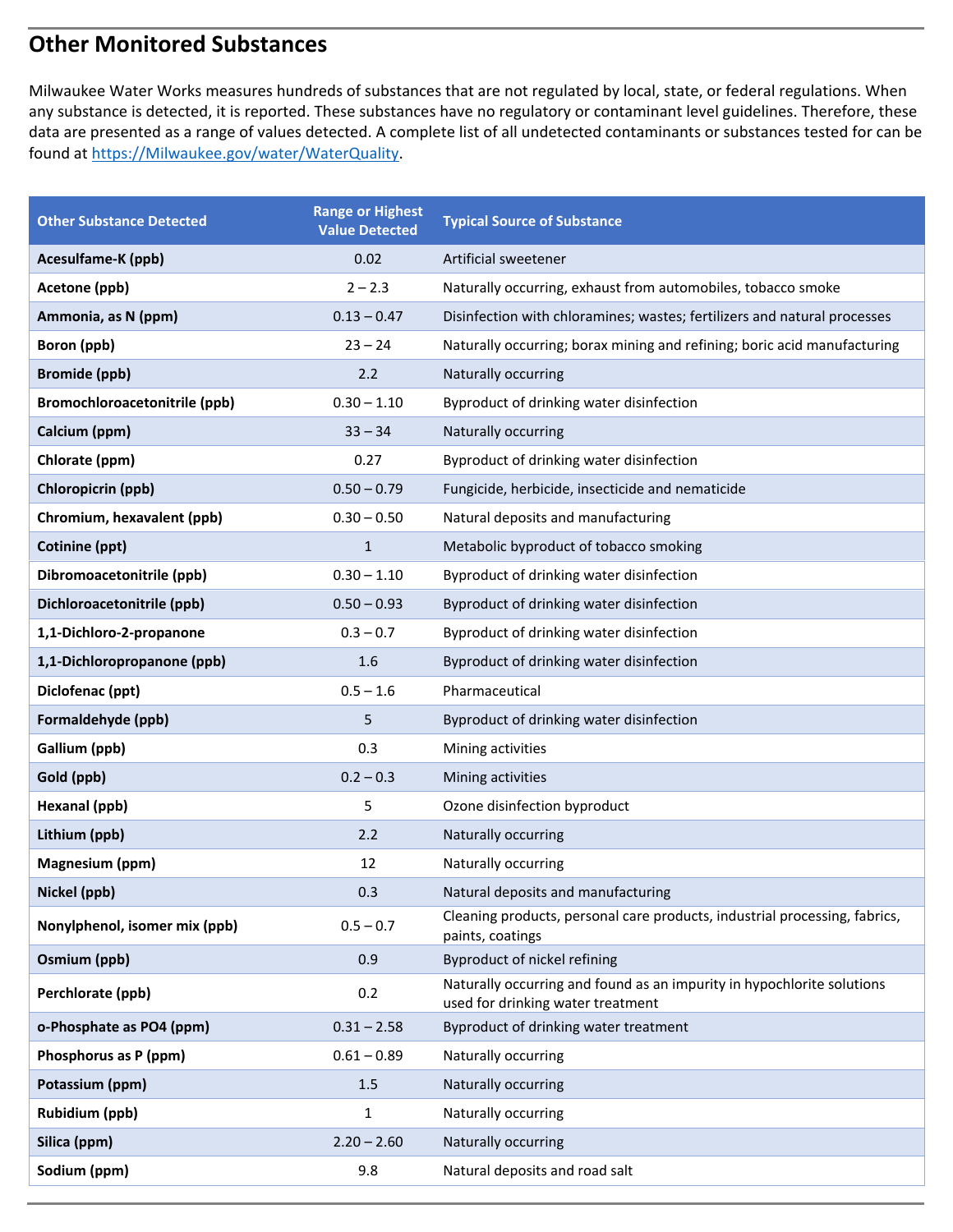| <b>Other Substance Detected (cont.)</b> | <b>Range or Highest</b><br><b>Value Detected</b> | <b>Typical Source of Substance</b>       |
|-----------------------------------------|--------------------------------------------------|------------------------------------------|
| Strontium (ppb)                         | 110                                              | Natural deposits                         |
| Sucralose (ppt)                         | $47 - 57$                                        | Artificial sweetener                     |
| <b>Total Organic Carbon (ppm)</b>       | $0.50 - 1.64$                                    | Naturally present in the environment     |
| Total Solids (ppm)                      | $200 - 220$                                      | Measure of solid materials in water      |
| Trichloroacetonitrile (ppb)             | 1.5                                              | Insecticide                              |
| 1,1,1-Trichloropropanone (ppb)          | $0.30 - 1.30$                                    | Byproduct of drinking water disinfection |
| Tris(chloropropyl) phosphate (ppb)      | 0.01                                             | Flame retardant                          |
| Vanadium (ppb)                          | 0.3                                              | Naturally occurring                      |

### **PFAS**

Water utilities in Wisconsin are not yet required to test for per- and polyfluoroalkyl substances, collectively known as PFAS. However, Milwaukee Water Works tested for 45 PFAS compounds in 2021 voluntarily. In 2021, MWW detected 7 known PFAS compounds. See the table below for details.

In February 2022 the Wisconsin Natural Resources Board (NRB), which sets policy for the DNR, approved drinking water standards of 70 parts per trillion of PFOA and PFOS (combined or separate). The DNR and Wisconsin Department of Health Services recommended stricter standards of 20 ppt. At the time this report was finalized (March 31, 2022) the Legislature and Governor had not yet approved the NRB's standards. If the approved standards become law, any water system with PFOA or PFOS above the 70 ppt limit will be required to take action to comply with the standards.

**Consumer Confidence Proport**<br> **Confidence Proport**<br> **Confidence Proport**<br> **Proport** PFAS are found in hundreds of consumer products such as fast-food wrappers, the lining of disposable coffee cups, waterproofing products, and many types of stain resistant coatings used in textile manufacturing. PFAS is also found in firefighting foam commonly used at airports and can find its way into ground water and surface water through an airport's stormwater drainage system that flushes water away from paved surfaces into surrounding creeks and streams which may feed into larger bodies of water.

| <b>Primary Substances Detected</b>         | <b>Range or Highest</b><br><b>Value Detected</b> | <b>Typical Source of Substance</b>                                |
|--------------------------------------------|--------------------------------------------------|-------------------------------------------------------------------|
| Perfluorobutanoic acid (PFBA)              | $1.8 - 2.1$                                      | Waterproofing; textile manufacturing; used in fire-fighting foams |
| Perfluoroheptanoic acid (PFHpA)            | $0.9 - 1.0$                                      | Waterproofing; textile manufacturing; used in fire-fighting foams |
| Perfluorohexanesulfonic acid (PFHxS)       | 0.7                                              | Waterproofing; textile manufacturing; used in fire-fighting foams |
| Perfluorohexanoic acid (PFHxA)             | 1.3                                              | Waterproofing; textile manufacturing; used in fire-fighting foams |
| <b>Perfluorooctanesulfonic acid (PFOS)</b> | $2.0 - 2.3$                                      | Waterproofing; textile manufacturing; used in fire-fighting foams |
| Perfluorooctanoic acid (PFOA)              | $1.8 - 2.0$                                      | Waterproofing; textile manufacturing; used in fire-fighting foams |
| Perfluoropentanoic acid (PFPeA)            | 1.3                                              | Waterproofing; textile manufacturing; used in fire-fighting foams |